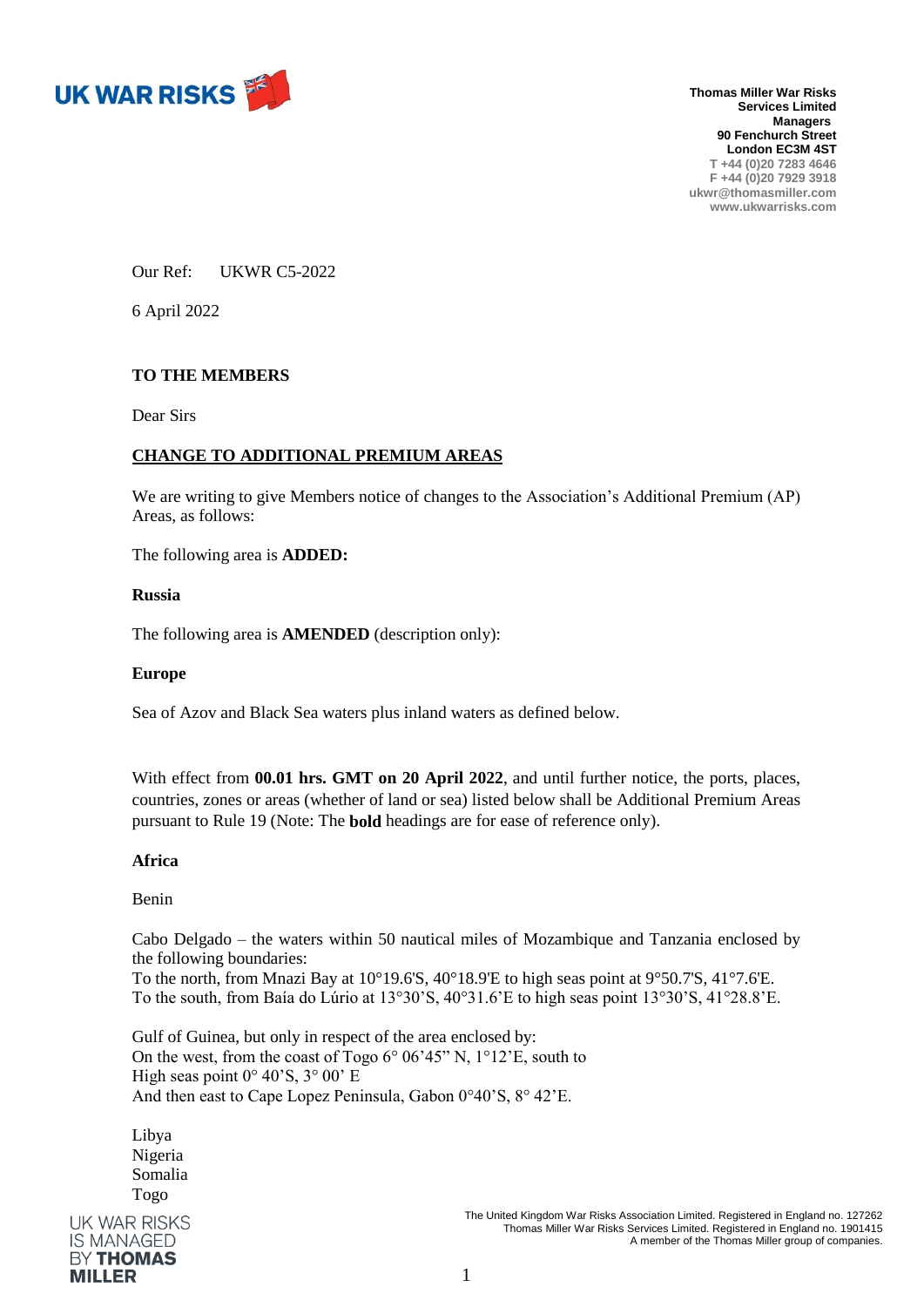

## **Europe**

Sea of Azov and Black Sea waters plus inland waters as defined below:

1) Sea of Azov and Black Sea waters enclosed by the following boundaries:

- a) On the west, around Romanian waters, from the Ukraine-Romania border at 45° 10.858'N, 29° 45.929'E to high seas point 45° 11.235'N, 29° 51.140'E
- b) thence to high seas point  $45^{\circ}$  11.474'N,  $29^{\circ}$  59.563'E and on to high seas point  $45^{\circ}$ 5.354'N, 30° 2.408'E
- c) thence to high seas point 44° 46.625'N, 30° 58.722'E and on to high seas point 44° 44.244'N, 31° 10.497'E
- d) thence to high seas point 44° 2.877'N, 31° 24.602'E and on to high seas point 43° 27.091'N, 31° 19.954'E
- e) and then east to the Russia-Georgia border at 43° 23.126'N, 40° 0.599'E

2) All inland waters of Ukraine

3) Inland waters of Russia within the following areas:

- a. Crimean Peninsula
- b. River Don, from Sea of Azov to vertical line at 41° E
- c. River Donets, from River Don to Ukraine border

4) All inland waters of Belarus south of horizontal line at 52° 30' N

### **Middle East**

Iran Iraq

Israel Lebanon Oman (Musandam Governorate)

Persian or Arabian Gulf and adjacent waters including the Gulf of Oman and waters west of the line from Oman's territorial limit off Cape al-Ḥadd at 22°42.5'N, 59°54.5'E northeast to the Iran-Pakistan border at 25°10.5'N, 61°37.5'E excepting coastal waters of adjoining territories up to 12 nautical miles offshore unless otherwise provided.

Saudi Arabia (Gulf Coast) Saudi Arabia (Red Sea Coast) excluding transits Syria United Arab Emirates Yemen